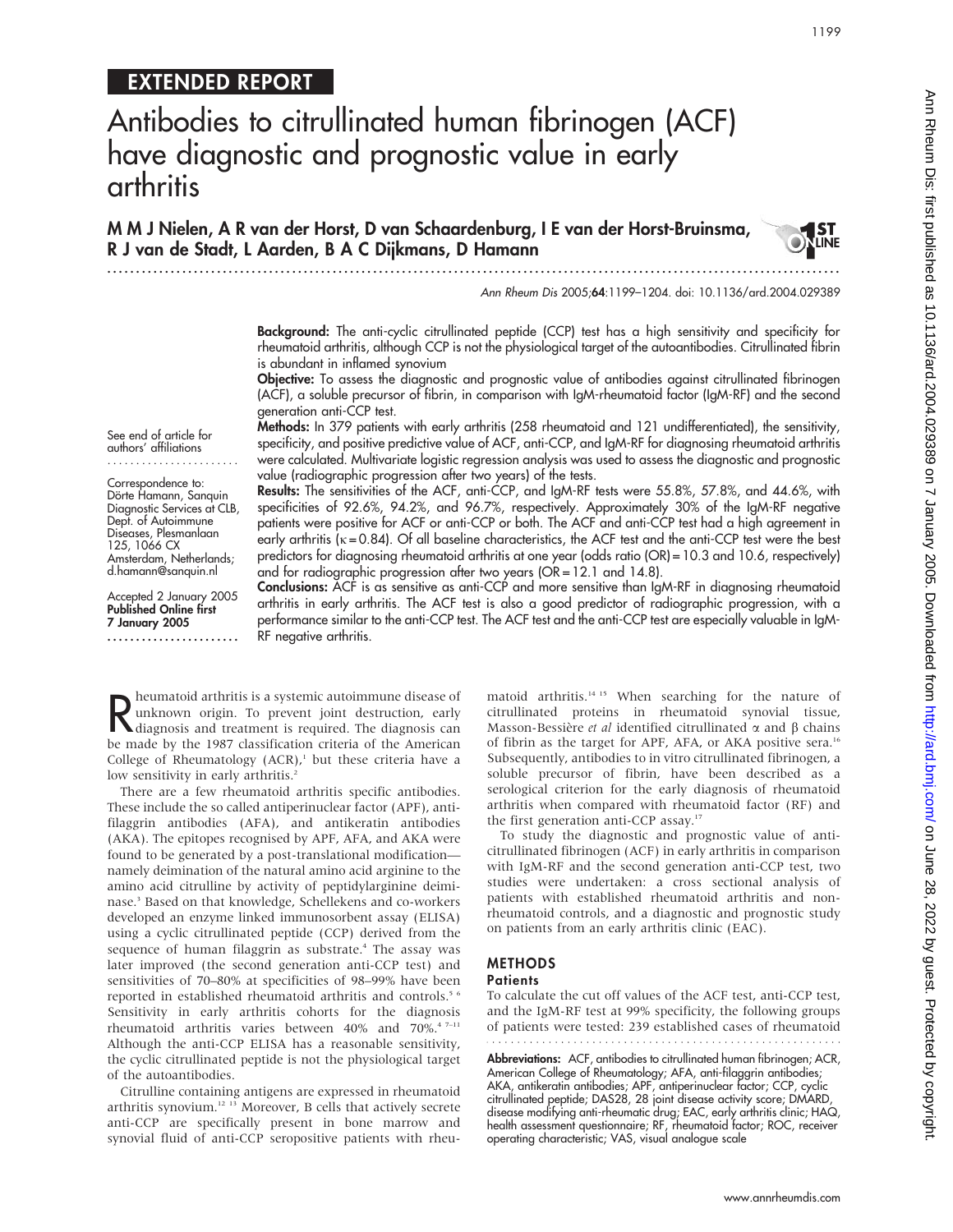arthritis (53 active and 186 in clinical remission), 91 rheumatology clinic patients without arthritis, and 91 healthy controls. The rheumatoid patients fulfilled the ACR criteria for rheumatoid arthritis.<sup>1</sup> These calculated cut off values were then used to study the diagnostic and prognostic value of the ACF test in comparison with the IgM-RF and anti-CCP tests in a study population.

This study population consisted of 379 consecutive patients aged  $\geq 18$  years, with peripheral arthritis of two or more joints and a symptom duration of two years or more; they were referred to the EAC of the Jan van Breemen Institute, a large rheumatology clinic in Amsterdam, between 1995 and 1998. Patients who had previously been treated with a disease modifying anti-rheumatic drug (DMARD) and those with spondylarthropathy, reactive arthritis, crystal induced arthropathy, systemic lupus erythematosus, Sjögren's syndrome, or osteoarthritis were excluded. The diagnosis of rheumatoid arthritis after one year follow up was made in 258 patients by an experienced rheumatologist (BD), who was blinded to the results of the ACF and anti-CCP tests. The remaining 121 non-rheumatoid patients were classified as having undifferentiated arthritis (73 with polyarthritis and 48 with oligoarthritis).

#### Disease indices

The following data were collected during the first visit: demographic characteristics, disease duration, disease activity by disease activity score (DAS28),<sup>18</sup> pain by visual analogue scale (VAS), and functional status by the health assessment questionnaire (HAQ).19 Laboratory assessments at baseline included erythrocyte sedimentation rate (ESR), C reactive protein, IgM-RF, ACF, and anti-CCP. Radiographs of hands and feet were obtained at baseline and after two years. The number of erosions and the joint space narrowing were scored according to the Sharp/van der Heijde method<sup>20</sup> by an experienced rheumatologist (DvS), who was blinded to all baseline variables.

#### Antibody measurements

Antibodies to CCP were measured using the second generation immunoscan rheumatoid arthritis ELISA kit (Eurodiagnostica, Arnhem, Netherlands, cut off value 25 AU/ml). The assay was carried out according to the manufacturer's protocol. IgM-RF was measured on an ES300 immunochemistry analyser (Roche Diagnostics, Almere, Netherlands) as described before.<sup>10</sup>

IgG antibodies to citrullinated fibrinogen were detected by ELISA using citrullinated fibrinogen as immunosorbent.<sup>17</sup> Plasminogen-free fibrinogen (Calbiochem, Breda, Netherlands) was depleted of IgG using protein G sepharose. IgG-free fibrinogen was citrullinated in vitro using rabbit skeletal muscle peptidylarginine deiminase (PAD) (Sigma, Zwijndrecht, Netherlands): 7 U/mg fibrinogen in 0.1 M Tris-HCl (pH  $7.4$ ), 10 mM CaCl<sub>2</sub>, and 5 mM DTT for two hours at 37°C.<sup>21</sup> Citrullination was controlled by a mobility shift of  $\alpha$ 

and  $\beta$  chain of fibrinogen detected by SDS gel electrophoresis followed by western blotting with a positive serum.<sup>16</sup> Microtitre plates (MaxiSorp, Nunc, Roskilde, Denmark) coated with citrullinated fibrinogen (10 µg/ml phosphate buffered saline (PBS)) were incubated for one hour at room temperature with diluted sera in duplicate (1:50 in PBS, 0.2% gelatine, 0.05% (vol/vol) Tween 20). After incubation with horseradish peroxidase conjugated mouse monoclonal antihuman IgG (MH16MIXME, Sanquin, Amsterdam, Netherlands) for one hour at room temperature,  $3,3',5,5'$ tetramethylbenzidine (10 mg/ml in DMSO) 1:100 diluted in 0.11 M acetate buffer pH 5.5 supplemented with 10  $\mu$ l/10 ml of a 3% H<sub>2</sub>O<sub>2</sub> solution was added. The reaction was stopped with  $2M H<sub>2</sub>SO<sub>4</sub>$  and absorbance at 450 nm was measured. All washing steps were carried out with PBS, 0.1% Tween 20. The antibody titre is expressed in AU/ml using a pool of IgM-RF positive sera as calibrator in eight dilutions. Coefficients of intra-assay and interassay variation were below 20% both for the same batch of citrullinated fibrinogen and for different batches.

Nissinen et al reported that a majority of patients with recent onset rheumatoid arthritis and 44% of SLE patients were positive in an anti-PAD ELISA.<sup>22</sup> Because the PAD enzyme used to citrullinate fibrinogen is not removed from the antigen preparation, antibodies to PAD might influence the results. This is, however, unlikely, as we did not find positive reactions with SLE sera.

#### Data analysis

First, in the group of established rheumatoid arthritis patients and controls, the area under the receiver operating characteristic (ROC) curve of ACF, anti-CCP, and IgM-RF was calculated and the sensitivities of the tests were compared at three specificities (95%, 98.5%, and 99%). The cut off value of the three tests was calculated at 99% specificity. These values were used in the other statistical analyses.

Second, sensitivity, specificity, and positive predictive value (PPV) of ACF, anti-CCP, and IgM-RF were calculated in the group of 379 early arthritis patients. Sensitivity expresses the percentage of rheumatoid patients positive for the test, while specificity is calculated from the percentage of test negative patients with undifferentiated arthritis. The baseline characteristics of the rheumatoid patients and the patients with undifferentiated arthritis were compared using Student's t test, the Mann–Whitney U test, and the  $\chi^2$  test, as appropriate.

Finally, multivariate logistic regression analysis was used to assess the diagnostic and prognostic value of the ACF test in patients with early arthritis. The diagnostic value of the test was assessed by predicting the diagnosis of rheumatoid arthritis or undifferentiated arthritis at a one year follow up, while the prognostic value was assessed by predicting radiographic progression at two years of follow up. Radiographic progression was defined as an increase in the

| Sensitivity of IgM-RF, anti-CCP, and ACF in patients with established rheumatoid<br>Table 1<br>arthritis and controls |                         |                         |                                     |                         |                                                      |  |  |
|-----------------------------------------------------------------------------------------------------------------------|-------------------------|-------------------------|-------------------------------------|-------------------------|------------------------------------------------------|--|--|
| <b>Test</b>                                                                                                           | <b>Specificity</b>      |                         |                                     | Area under ROC          |                                                      |  |  |
|                                                                                                                       | 95%                     | 98.5%                   | 99%                                 | curve                   | Confidence interval                                  |  |  |
| lgM-RF<br>Anti-CCP<br><b>ACF</b>                                                                                      | 49.8%<br>72.0%<br>72.4% | 45.2%<br>71.1%<br>67.8% | 41.8%+<br>71.1% $\ddagger$<br>67.8% | 0.726<br>0.903<br>0.893 | 0.678 to 0.774<br>0.873 to 0.932*<br>0.861 to 0.925* |  |  |

\*p<0.05 v IgM-RF.<br>Cut off values of the tests: †IgM-RF, 45 IU/ml; ‡anti-CCP, 25 U/ml; §ACF, 140 U/ml.

ACF, antibodies to citrullinated human fibrinogen; CCP, cyclic citrullinated peptide; RF, rheumatoid factor; ROC, receiver operating characteristic.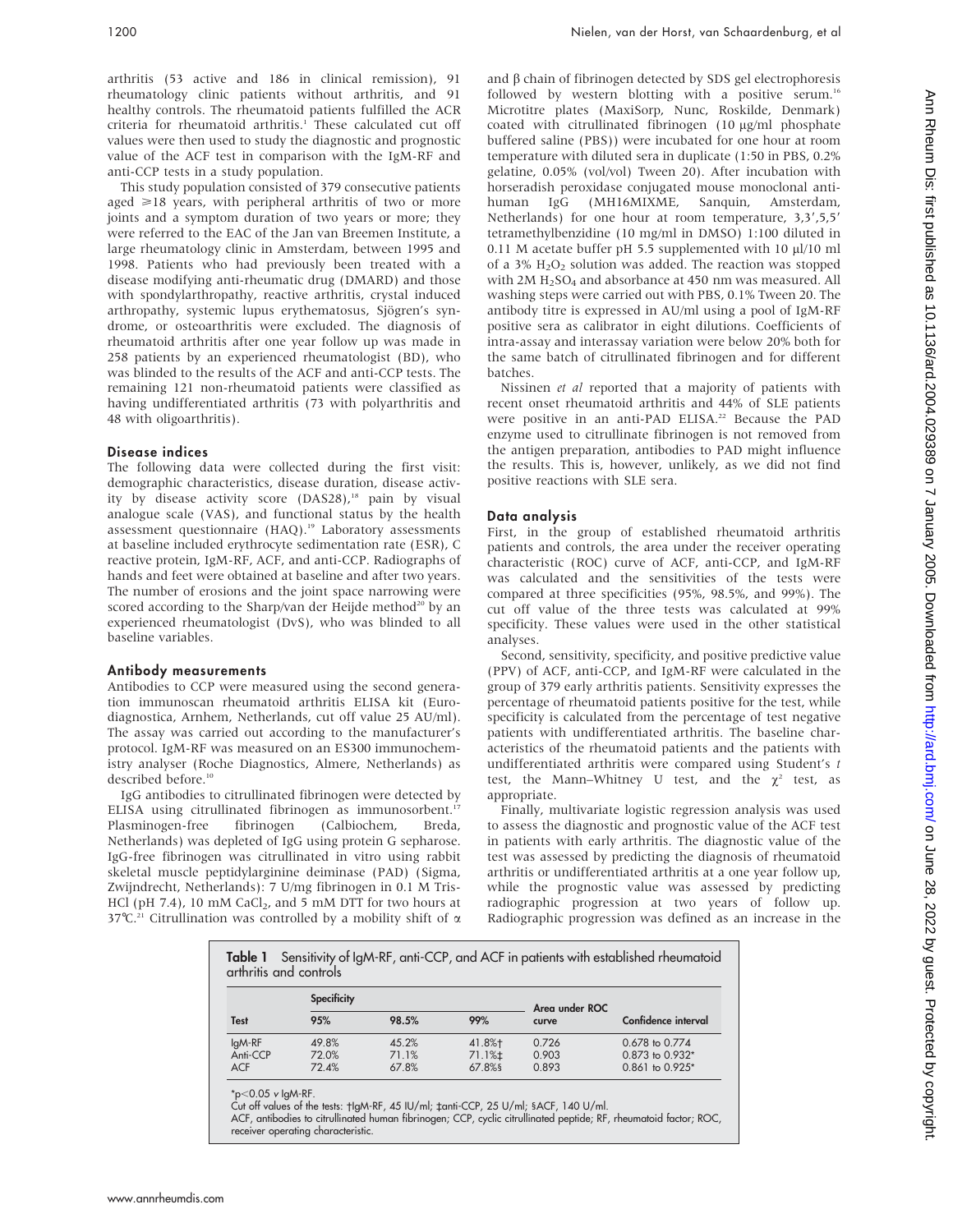| <b>Baseline characteristics</b> | Total group $(n = 379)$ RA $(n = 258)$ |                    | $UA (n = 121)$     | p Value   |
|---------------------------------|----------------------------------------|--------------------|--------------------|-----------|
| Age (years)t                    | 56.1 (15.6)                            | 57.6 (14.8)        | 52.8 (16.6)        | $\star$   |
| Female (n $(\%)\uparrow$        | 260 (68.6)                             | 181 (70.2)         | 79 (65.3)          | <b>NS</b> |
| Disease duration (years)§       | $0.4$ (0.3 to 0.7)                     | $0.4$ (0.3 to 0.7) | $0.4$ (0.3 to 0.6) | <b>NS</b> |
| $ESR$ (mm/h) $\dagger$          | 31.8(22.8)                             | 36.1(23.2)         | 22.8 (19.0)        | $**$      |
| C reactive protein (mg/dl)§     | 15 (4 to 35)                           | 18.5 (6.3 to 44)   | 6(2 to 18)         | $**$      |
| DAS28 scoret                    | 4.8(1.3)                               | 5.2(1.2)           | 4.1(1.2)           | $**$      |
| Sharp/van der Heijde scores     | 1(0 to 6)                              | 2(0 to 6)          | 0(0 to 4)          | $\star$   |
| HAQ scoret                      | 1.0(0.8)                               | 1.2(0.8)           | 0.8(0.6)           | $***$     |

Sharp/van der Heijde score by at least 5 after two years follow up,<sup>23</sup> those with smaller increases being classified as not progressive. Variables associated with the diagnosis of rheumatoid arthritis in the univariate analysis  $(p<0.10)$ were entered into the models as independent variables. The analyses were carried out with a backward logistic regression analysis in SPSS 11.5.

#### RESULTS

The basic characteristics of the ACF test, the anti-CCP test, and the IgM-RF test in the patients with established rheumatoid arthritis and the controls are given in table 1. At a specificity of 99%, the sensitivities of the ACF test and the anti-CCP test were 67.8% and 71.1%, respectively. At this specificity, the IgM-RF test was only 41.8% sensitive. As a control for ACF, IgG depleted fibrinogen was coated at  $10 \mu$ g/ ml and the ELISA was carried out as described above. Subtracting the extinction obtained from the fibrinogen coat from that of citrullinated fibrinogen before calculation did not influence the specificity and sensitivity (data not shown). Cut off values of the tests at 99% specificity were 140 U/ml for ACF, 25 U/ml for anti-CCP, and 45 IU/ml for IgM-RF. To compare all tests at the same specificity, these high cut off values were chosen for further analysis in an early arthritis population.

Table 2 shows the baseline characteristics of that population. The group of patients with rheumatoid arthritis was significantly older ( $p<0.01$ ), had higher mean ESR and C reactive protein levels  $(p<0.001)$ , a higher mean DAS  $(p<0.001)$ , a higher median radiographic damage score  $(p<0.01)$ , and a worse mean HAQ ( $p<0.001$ ) than the group of patients with undifferentiated arthritis.

The sensitivity, specificity, and PPV for the diagnosis of rheumatoid arthritis of the tests described are shown in table 3. Sensitivities varied between 44.6% and 57.8%, and

| Table 3 Sensitivity, specificity, and positive predictive<br>value (PPV) of ACF, anti-CCP, and IgM-RF for the clinical<br>diagnosis of rheumatoid arthritis in early arthritis |      |                                 |                |  |  |
|--------------------------------------------------------------------------------------------------------------------------------------------------------------------------------|------|---------------------------------|----------------|--|--|
|                                                                                                                                                                                |      | Sensitivity (%) Specificity (%) | <b>PPV (%)</b> |  |  |
| Early arthritis ( $n = 379$ )                                                                                                                                                  |      |                                 |                |  |  |
| $IqM-RF \geq 45$                                                                                                                                                               | 44.6 | 96.7                            | 96.6           |  |  |
| $ACF \ge 140$                                                                                                                                                                  | 55.8 | 92.6                            | 94.1           |  |  |
| Anti-CCP $\geq 25$                                                                                                                                                             | 57.8 | 942                             | 95.5           |  |  |
| $IgM-RF$ negative early arthritis ( $n = 260$ )                                                                                                                                |      |                                 |                |  |  |
| $ACF \ge 140$                                                                                                                                                                  | 28.7 | 94.9                            | 87.2           |  |  |
| Anti-CCP $\geq 25$                                                                                                                                                             | 30.8 | 96.6                            | 91.7           |  |  |
| ACF, antibodies to citrullinated human fibrinogen; CCP, cyclic<br>citrullinated peptide; RF, rheumatoid factor; ROC, receiver operating<br>characteristic.                     |      |                                 |                |  |  |

specificities between 92.6% and 96.7%. About 30% of the IgM-RF negative early arthritis patients were positive for ACF or anti-CCP or both. The ACF and anti-CCP tests had a very high agreement in early arthritis. ACF and anti-CCP were single positive in 29 of 379 patients ( $\kappa = 0.84$ , data not shown); 16 patients were single positive for anti-CCP (81.3% rheumatoid arthritis) and 13 patients were single positive for ACF (61.5% rheumatoid arthritis).

Complete two year follow up data were available from 296 of the 379 early arthritis patients (78.1%). These patients used a median of one DMARD (range one to five) during the period of follow up; 62% of the patients used methotrexate. The reasons for loss to follow up were: non-compliance  $(n = 31)$ ; discharge from the clinic because of remission  $(n = 17)$ ; moving home  $(n = 10)$ ; death  $(n = 9)$ ; and miscellaneous reasons ( $n = 16$ ). The group of patients lost to follow up had similar baseline characteristics as the group which completed the follow up, except for the median baseline Sharp/van der Heijde score which was higher in noncompleters than in completers (6  $\nu$  1, p<0.001). Also, the non-completers were less often positive for IgM-RF (18.1% v 35.1%), anti-CCP (25.6% v 45.1%), or ACF (26.8% v 43.7%)  $(p<0.01$  for all tests) than the completers.

In the univariate analysis, all baseline variables were significantly associated with the diagnosis of rheumatoid arthritis at one year ( $p$ <0.05, data not shown). Variables predictive of the diagnosis of rheumatoid arthritis in the logistic regression analysis were anti-CCP, IgM-RF, ACF, DAS28, and VAS pain (table 4). Because of the very high agreement between the ACF test and the anti-CCP test, two alternative predictive models were calculated with the same independent variables, but one without anti-CCP and one without ACF (data not shown). In the model without anti-CCP, the ACF test was the best predictor of diagnosis rheumatoid arthritis (odds ratio  $(OR) = 10.3$ ; 95% confidence interval (CI), 3.9 to 26.7) and in the model without ACF, the anti-CCP predicted diagnosis rheumatoid arthritis best  $(OR = 10.6; 95\% \text{ CI}, 4.1 \text{ to } 27.8).$ 

Baseline variables with a significant association with radiographic progression at two years of follow up were ACF, anti-CCP, IgM-RF, ESR, C reactive protein, DAS28, HAQ, and the Sharp/van der Heijde score ( $p$ <0.001, data not shown). Variables predictive of radiographic progression in the logistic regression analysis were anti-CCP, ESR, and the Sharp/van der Heijde score at baseline, with anti-CCP as the best predictor  $(OR = 14.8)$  (table 5). The ACF test was removed by this model, owing to the very high agreement between the ACF test and the anti-CCP test. Thus a second model for predicting radiographic progression was calculated without anti-CCP as an independent variable (table 6). In this model, ACF, ESR, and the Sharp/van der Heijde score at baseline were most predictive of radiographic progression, with the ACF test as the best predictor  $(OR = 12.1)$ .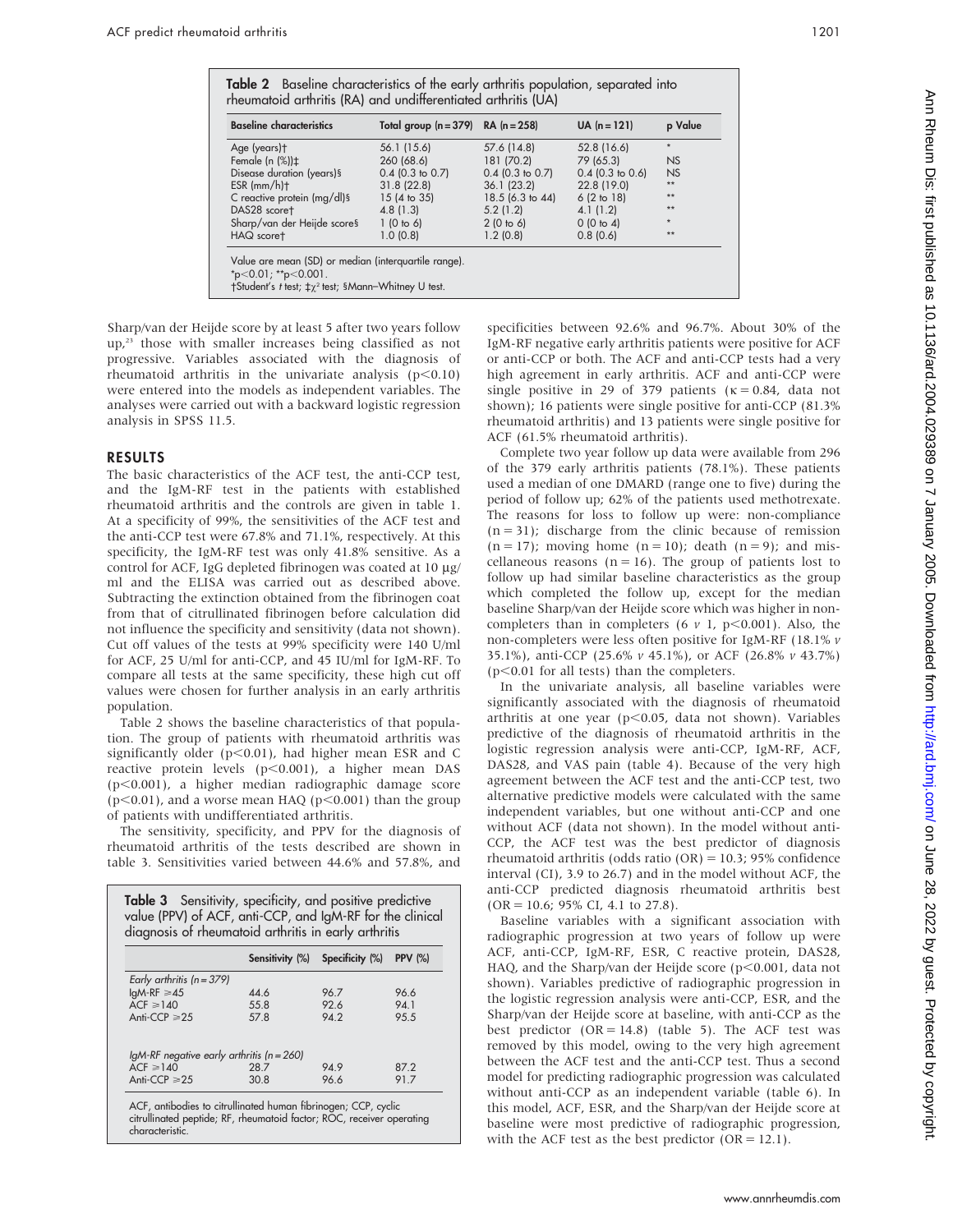Table 4 Results of logistic regression analysis of baseline variables to predict rheumatoid arthritis at one year in early arthritis

|                              | B        | <b>SE</b> | Odds ratio<br>(Exp(B)) | 95% CI                 | <b>Accuracy</b> |
|------------------------------|----------|-----------|------------------------|------------------------|-----------------|
| Constant                     | $-3.355$ | 0.622     |                        |                        |                 |
| Anti-CCP $\geq 25$           | 1.536    | 0.587     | 4.6                    | $1.5 \text{ to } 14.7$ |                 |
| $IqM-RF \geq 45$             | 1.521    | 0.662     | 4.6                    | 1.3 to 16.7            | 78.0%           |
| $ACF \ge 140$                | 1.443    | 0.614     | 4.2                    | $1.3 \text{ to } 14.1$ |                 |
| DAS28                        | 0.800    | 0.145     | 2.2                    | $1.7$ to $3.0$         |                 |
| Pain (VAS)                   | $-0.014$ | 0.007     | 0.99                   | 0.97 to 0.99           |                 |
| Variables not in<br>equation | p value  |           |                        |                        |                 |
| Age                          | 0.204    |           |                        |                        |                 |
| <b>ESR</b>                   | 0.484    |           |                        |                        |                 |
| C reactive protein           | 0.089    |           |                        |                        |                 |
| <b>HAQ</b>                   | 0.371    |           |                        |                        |                 |
| Sharp/van der Heijde         | 0.611    |           |                        |                        |                 |

DAS28, 28 joint disease activity score; HAQ, health assessment questionnaire; RF, rheumatoid factor; ROC, receiver operating characteristic; VAS, visual analogue scale.

#### **DISCUSSION**

The diagnostic and prognostic value of antibodies directed against citrullinated fibrinogen was compared with that of the second generation anti-CCP test in an early arthritis cohort. For diagnosing rheumatoid arthritis, the ACF test was as sensitive as the second generation anti-CCP test and more sensitive than the IgM-RF test. About 30% of the IgM-RF negative patients with early arthritis were positive for the ACF test and therefore this test will be useful, especially in IgM-RF negative early arthritis patients.

Despite the higher sensitivity of the ACF test and the second generation anti-CCP test compared with the IgM-RF test for diagnosing rheumatoid arthritis, the specificity of the IgM-RF test was slightly higher. This reflects a small percentage of patients diagnosed with undifferentiated arthritis and having autoantibodies to citrullinated proteins. Such patients could eventually develop rheumatoid arthritis, as has been suggested by the high positive predictive value of anti-CCP in a prospective study of patients with early arthritis.<sup>24</sup> In an earlier study in the same cohort, Jansen et al found a sensitivity of 42.6% and a specificity of 97.5% for the first generation anti-CCP test.<sup>10</sup> In this early arthritis population, both the ACF test and the second generation anti-CCP test were more sensitive for the diagnosis rheumatoid arthritis. In an early rheumatoid population, Nogueira et al found a sensitivity for antibodies to citrullinated fibrinogen of 64.6% at 98.5% specificity,<sup>25</sup> which is in line with the results of the present study. In multivariate analysis, we found that the anti-CCP test was the best predictor of the diagnosis rheumatoid arthritis, followed by the IgM-RF test and the ACF test (odds ratios around 4.5). Because of the high agreement of ACF and anti-CCP, it will not be useful to combine the two tests to predict the diagnosis of rheumatoid arthritis. Therefore, two other models were calculated with the same independent variables, but with only one of the two tests. In these models, baseline ACF and anti-CCP were similarly good predictors of the diagnosis rheumatoid arthritis one year later, with odds ratios of approximately 10.5.

The prognostic value of the ACF test was evaluated with multivariate logistic regression analyses using two year follow up data. ACF was a good predictor of radiographic progression at the two year follow up, nearly as good as the anti-CCP test (OR = 12.1  $\nu$  14.8). Compared with previous reports on the prognostic value of citrulline specific autoantibodies, including the first and second generation anti-CCP test, an odds ratio of  $12-14$  is remarkably high.<sup>8 11 26-28</sup> The baseline characteristics of the non-completers were similar to those of the completers, except for the Sharp/van der Heijde score and the three antibody tests. The noncompleters had a higher median Sharp/van der Heijde score than the completers at baseline, although they were positive less often for IgM-RF, anti-CCP, and ACF. There may have been a coincidental selection of patients with a high Sharp/ van der Heijde score at baseline, and a subsequent mild course of the disease, resulting in remission and loss to follow

|                           | B        | <b>SE</b> | Odds ratio<br>(Exp(B)) | 95% CI                | <b>Accuracy</b> |
|---------------------------|----------|-----------|------------------------|-----------------------|-----------------|
| Constant                  | $-3.468$ | 0.438     |                        |                       |                 |
| Anti-CCP $\geq 25$        | 2.694    | 0.364     | 14.8                   | 7.2 to 30.2           | 80.2%           |
| Sharp/van der Heijde      | 0.102    | 0.029     | 1.1                    | $1.0 \text{ to } 1.2$ |                 |
| <b>ESR</b>                | 0.024    | 0.007     | 1.02                   | 1.01 to 1.04          |                 |
| Variables not in equation | p value  |           |                        |                       |                 |
| $IqM-RF \geq 45$          | 0.376    |           |                        |                       |                 |
| $ACF \ge 140$             | 0.099    |           |                        |                       |                 |
| DAS <sub>28</sub>         | 0.412    |           |                        |                       |                 |
| C reactive protein        | 0.616    |           |                        |                       |                 |
| <b>HAQ</b>                | 0.481    |           |                        |                       |                 |

ACF, antibodies to citrullinated human fibrinogen; CCP, cyclic citrullinated peptide; CI, confidence interval; DAS28, 28 joint disease activity score; HAQ, health assessment questionnaire; RF, rheumatoid factor; ROC, receiver operating characteristic; VAS, visual analogue scale.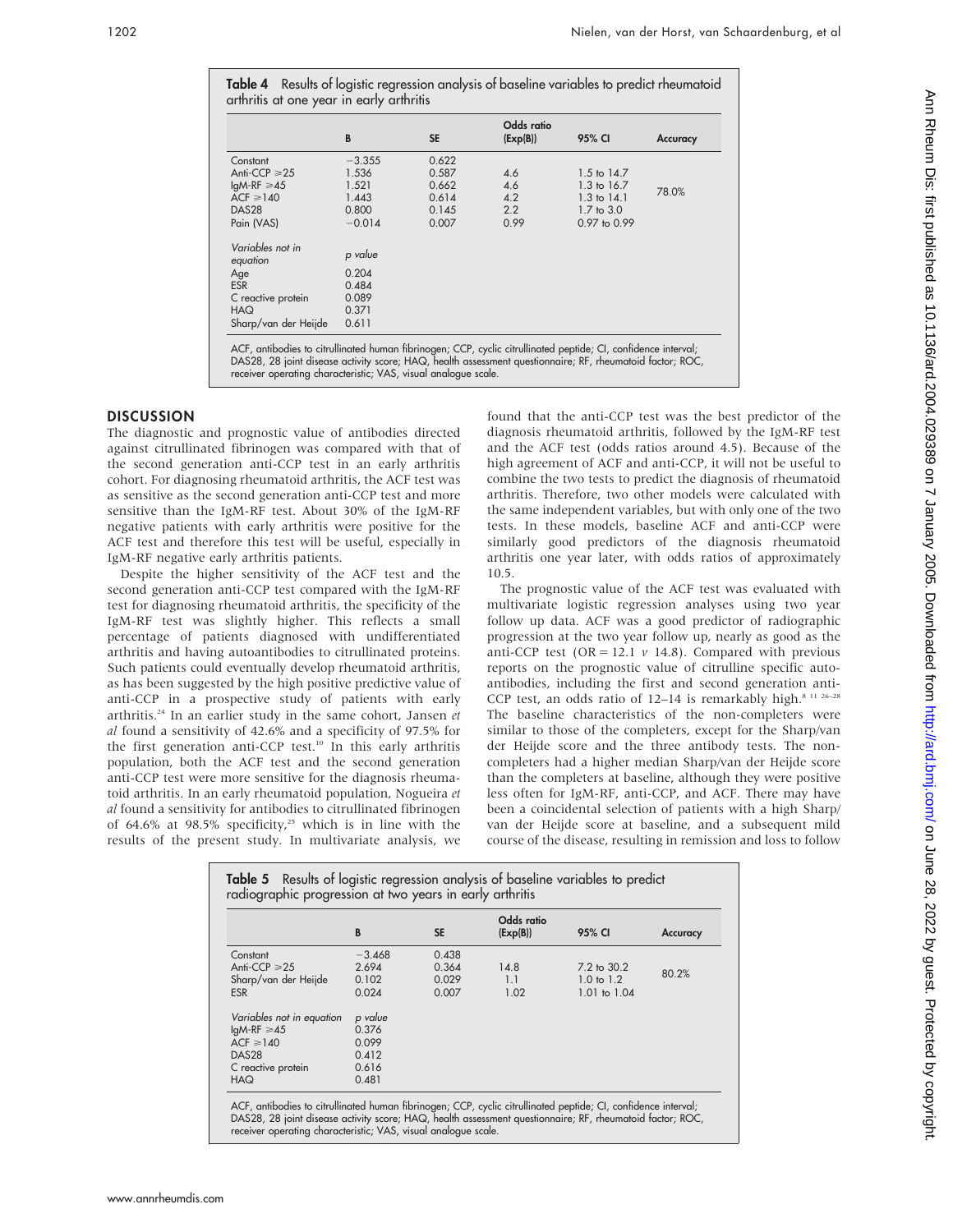|  | $\sim$ | $\sim$ |
|--|--------|--------|
|--|--------|--------|

|                           | B        | <b>SE</b> | Odds ratio<br>(Exp(B)) | 95% CI                 | <b>Accuracy</b> |
|---------------------------|----------|-----------|------------------------|------------------------|-----------------|
| Constant                  | $-3.239$ | 0.403     |                        |                        |                 |
| $ACF \ge 140$             | 2.494    | 0.343     | 12.1                   | $6.2 \text{ to } 23.7$ | 81.7%           |
| Sharp/van der Heijde      | 0.090    | 0.029     | 11                     | $1.0 \text{ to } 1.2$  |                 |
| <b>ESR</b>                | 0.024    | 0.007     | 1.02                   | 1.01 to 1.04           |                 |
| Variables not in equation | p value  |           |                        |                        |                 |
| $IqM-RF \geq 45$          | 0.553    |           |                        |                        |                 |
| <b>DAS28</b>              | 0.291    |           |                        |                        |                 |
| C reactive protein        | 0.955    |           |                        |                        |                 |
| <b>HAQ</b>                | 0.447    |           |                        |                        |                 |

up. As the Sharp/van der Heijde score predicts radiographic progression, the selective loss to follow up may have led to an overestimation of the odds ratios of the anti-CCP test and the ACF test in predicting radiographic progression in our early arthritis population.

The results of this study underline the high disease specificity for antibodies to citrullinated proteins and peptides. However, the present data provide no explanation of how the antibody response develops in rheumatoid arthritis. There was no difference in sensitivity between the anti-CCP test and the ACF test in early arthritis and in established rheumatoid arthritis. In the vast majority of patients both ACF and anti-CCP were found. ACF and anti-CCP were both single positive in 8% of EAC patients. The agreement between the tests is surprising as citrullinated fibrin (fibrinogen is the soluble precursor of fibrin) has been described as a physiological substrate for antibodies recognising citrulline containing epitopes.16 As has been shown for several other autoimmune disorders (reviewed by Doyle and Mamula29), antibodies might preferentially recognise a modified physiological target—that is, citrullinated fibrin early in the disease. Later the antibody response could spread towards less restricted epitopes.<sup>30</sup> Responses to uncitrullinated fibrinogen could be detected in our study population and were higher in patients than controls. However, they never reached the degree of positivity that was found with citrullinated fibrinogen. It is known that rheumatoid arthritis specific antibodies can be detected several years before the onset of clinical symptoms.<sup>31-33</sup> Although the participants from the EAC in Amsterdam had a short disease duration at the time of testing for ACF and anti-CCP, differences between the two responses might be difficult to detect. The ACF response in patient samples taken before clinical signs of the disease could shed light on how the antibody response develops. Alternatively, other citrullinated proteins—for example, vimentin—might trigger the initial immune response in rheumatoid arthritis.<sup>5</sup> Citrulline containing peptides, derived from the sequence of vimentin, have been shown to be efficiently presented by the rheumatoid arthritis associated HLA-DRB1\*0401 MHC class II molecule to T cells in a transgenic mouse model.<sup>34</sup> The data point towards an important role of citrulline as an anchor amino acid. Whether the overall sequence might be of less importance has to be elucidated in further studies.

In conclusion, the ACF test is useful for establishing the diagnosis of rheumatoid arthritis and is a good predictor of radiographic progression in early arthritis, comparable to the second generation anti-CCP test. Both tests are especially valuable in IgM-RF negative early arthritis.

### ACKNOWLEDGEMENTS

We thank Anne-Marie Abrahams and Elleke de Wit-Taen for the collection of data at the early arthritis clinic, Margret de Koning and Irma Rensink for practical help, and Esmeralda Molenaar for collection of data on rheumatoid patients in remission.

#### Authors' affiliations .....................

## M M J Nielen, D van Schaardenburg, R J van de Stadt, Jan van

Breemen Institute, Amsterdam, Netherlands

A R van der Horst, D Hamann, Sanquin Diagnostics at CLB, Amsterdam I E van der Horst-Bruinsma, B A C Dijkmans, VU University Medical Centre, Amsterdam

L Aarden, Sanquin Research at CLB and Laboratory of Experimental Immunology, Academic Medical Centre, Amsterdam

#### **REFERENCES**

- 1 Arnett FC, Edworthy SM, Bloch DA, McShane DJ, Fries JF, Cooper NS, et al. The American Rheumatism Association 1987 revised criteria for the classification of rheumatoid arthritis. Arthritis Rheum 1988;31:315–24.
- 2 Saraux A, Berthelot JM, Chales G, Le Henaff C, Thorel JB, Hoang S, et al. Ability of the American College of Rheumatology 1987 criteria to predict rheumatoid arthritis in patients with early arthritis and classification of these
- patients two years later. Arthritis Rheum 2001;44:2485–91.<br>3 **Schellekens GA**, de Jong BA, van den Hoogen FH, van de Putte LB, van Venrooij WJ. Citrulline is an essential constituent of antigenic determinants recognized by rheumatoid arthritis-specific autoantibodies. J Clin Invest 1998;101:273–81.
- 4 Schellekens GA, Visser H, de Jong BA, van den Hoogen FH, Hazes JM, Breedveld FC, *et al.* The diagnostic properties of rheumatoid arthritis<br>antibodies recognizing a cyclic citrullinated peptide. *Arthritis Rheum* 2000;43:155–63.
- 5 Zendman AJ, Vossenaar ER, van Venrooij WJ. Autoantibodies to citrullinated (poly)peptides: a key diagnostic and prognostic marker for rheumatoid arthritis. Autoimmunity 2004;37:295-9.
- 6 van Venrooij WJ, Hazes JM, Visser H. Anticitrullinated protein/peptide antibody and its role in the diagnosis and prognosis of early rheumatoid<br>arthritis. *Neth J Med* 2002;**60**:383–8.
- 7 Goldbach-Mansky R, Lee J, McCoy A, Hoxworth J, Yarboro C, Smolen JS, et al. Rheumatoid arthritis associated autoantibodies in patients with synovitis of recent onset. Arthritis Res 2000;2:236–43.
- 8 Kroot EJ, de Jong BA, van Leeuwen MA, Swinkels H, van den Hoogen FH, van't Hof M, et al. The prognostic value of anti-cyclic citrullinated peptide antibody in patients with recent-onset rheumatoid arthritis. Arthritis Rheum 2000;43:1831–5.
- Visser H, le Cessie S, Vos K, Breedveld FC, Hazes JM. How to diagnose rheumatoid arthritis early: a prediction model for persistent (erosive) arthritis.<br>Arthritis Rheum 2002;**46**:357–65.
- 10 Jansen AL, van DH-B, I, van Schaardenburg D, van de Stadt RJ, de Koning MH, Dijkmans BA. Rheumatoid factor and antibodies to cyclic citrullinated Peptide differentiate rheumatoid arthritis from undifferentiated polyarthritis in patients with early arthritis. J Rheumatol 2002;29:2074–6.
- 11 Vencovsky J, Machacek S, Sedova L, Kafkova J, Gatterova J, Pesakova V, et<br>11 Vencovsky J, Machacek S, Sedova L, Kafkova J, Gatterova J, Pesakova V, et *al.* Autoantibodies can be prognostic markers of an erosive disease in early<br>rheumatoid arthritis. *Ann Rheum Dis* 2003;**62**:427–30.
- 12 Smeets TJ, Vossenaar ER, Kraan MC, van Mansum WAM, Raats JM, van Venrooij WJ, et al. Expression of citrullin-containing antigens in RA synovium [abstract]. Arthritis Res, 2001;3(2 (P4)).
- 13 Baeten D, Peene I, Union A, Meheus L, Sebbag M, Serre G, et al. Specific presence of intracellular citrullinated proteins in rheumatoid arthritis synovium: relevance to antifilaggrin autoantibodies. Arthritis Rheum 2001;44:2255–62.